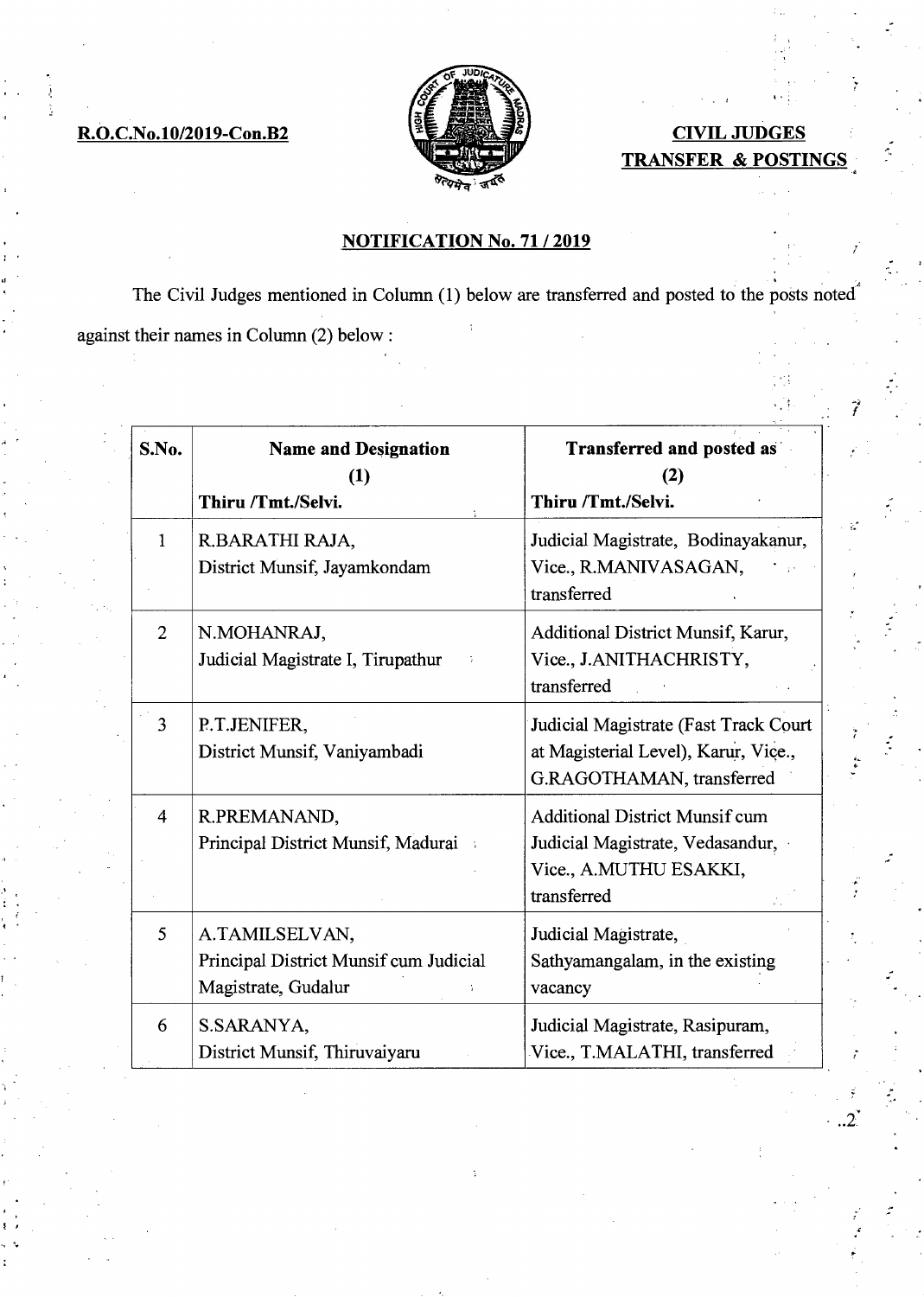| S.No.           | <b>Name and Designation</b><br>$\bf(1)$<br>Thiru /Tmt./Selvi.                                     | <b>Transferred and posted as</b><br>(2)<br>Thiru /Tmt./Selvi.                                                   |
|-----------------|---------------------------------------------------------------------------------------------------|-----------------------------------------------------------------------------------------------------------------|
| 7               | M.SAMUNDEESWARI PRABHA,<br>Judicial Magistrate, Fast Track Court<br>Magistrate Level-II), Madurai | District Munsif cum Judicial<br>Magistrate, Tiruppathur, Vice.,<br>A.SARAVANA SENTHIL KUMAR,<br>transferred     |
| 8               | K.MUNIRAJA,<br>District Munsif cum Judicial Magistrate I,<br>Wallajahpet                          | I Additional District Munsif,<br>Coimbatore, Vice., T.BHARATHI,<br>transferred                                  |
| 9               | H.MOHAMED ANSARI,<br>Principal District Munsif, Erode                                             | District Munsif, Krishnagiri, in the<br>existing vacancy                                                        |
| 10              | C.VIJAY KARTHIK,<br>District Munsif, Harur                                                        | Judicial Magistrate II, Karur, in the<br>existing vacancy                                                       |
| $\cdot$ 11      | B.RAJA,<br>Judicial Magistrate No.I, Bhavani                                                      | District Munsif, Udumalpet, Vice.,<br>L.RAGUPATHIRAJA, transferred                                              |
| $\frac{1}{12}$  | C.SURESH KUMAR,<br>Principal District Munsif, Manamadurai                                         | District Munisif, Andipatty, Vice.,<br>S.BASKARAN, transferred                                                  |
| 13              | S.MUTHU MURUGAN,<br>I Additional District Munsif,<br>Virudhachalam                                | Judicial Magistrate, Pattukottai,<br>Vice., V.PRIYA, transferred                                                |
| $\frac{1}{2}14$ | R.RATHINAVEL PANDIAN,<br>I Additional District Munsif,<br>Kuzhithurai                             | Judicial Magistrate, Nilakottai, Vice.,<br>B.RISANA PARVEEN, transferred                                        |
| $\frac{15}{15}$ | A.UMAMAGESWARI,<br>Additional District Munsif, Attur                                              | District Munsif, Sirkali, Vice.,<br>E.SELVARAJ, transferred                                                     |
| 16              | S.THAMIL SELVI,<br>District Munsif, Tiruvallur                                                    | Judicial Magistrate, Fast Track Court<br>at Magisterial Level-II, Erode, Vice.,<br>S.UMA MAHESWARI, transferred |
|                 |                                                                                                   |                                                                                                                 |

-2-

 $\frac{r}{r}$ 

 $\begin{bmatrix} \mathbf{y}^T & \mathbf{y}^T & \mathbf{y}^T & \mathbf{y}^T & \mathbf{y}^T & \mathbf{y}^T & \mathbf{y}^T & \mathbf{y}^T & \mathbf{y}^T & \mathbf{y}^T & \mathbf{y}^T & \mathbf{y}^T & \mathbf{y}^T & \mathbf{y}^T & \mathbf{y}^T & \mathbf{y}^T & \mathbf{y}^T & \mathbf{y}^T & \mathbf{y}^T & \mathbf{y}^T & \mathbf{y}^T & \mathbf{y}^T & \mathbf{y}^T & \mathbf{y}^$ 

 $\frac{1}{2}$ 

医无尿糖

 $\frac{1}{2}$ 

 $\mathcal{L}$ 

医小型气管 医鼓

الم<br>ويا

Ĭ.

ì,

 $\epsilon_{\rm g}/k$ 

 $\begin{bmatrix} 1 \\ 2 \\ 3 \\ 4 \end{bmatrix}$ 

 $\frac{1}{2}$ 

 $\begin{array}{c}\n\cdot \\
\cdot \\
\cdot \\
\cdot \\
\cdot\n\end{array}$ 

 $\frac{1}{2}$ 

.<br>۔

 $\ddot{\cdot}$ 

 $\ddot{\cdot}$  $\ddot{\phantom{a}}$ 

ć,

**r** 

 $\ddot{\phantom{0}}$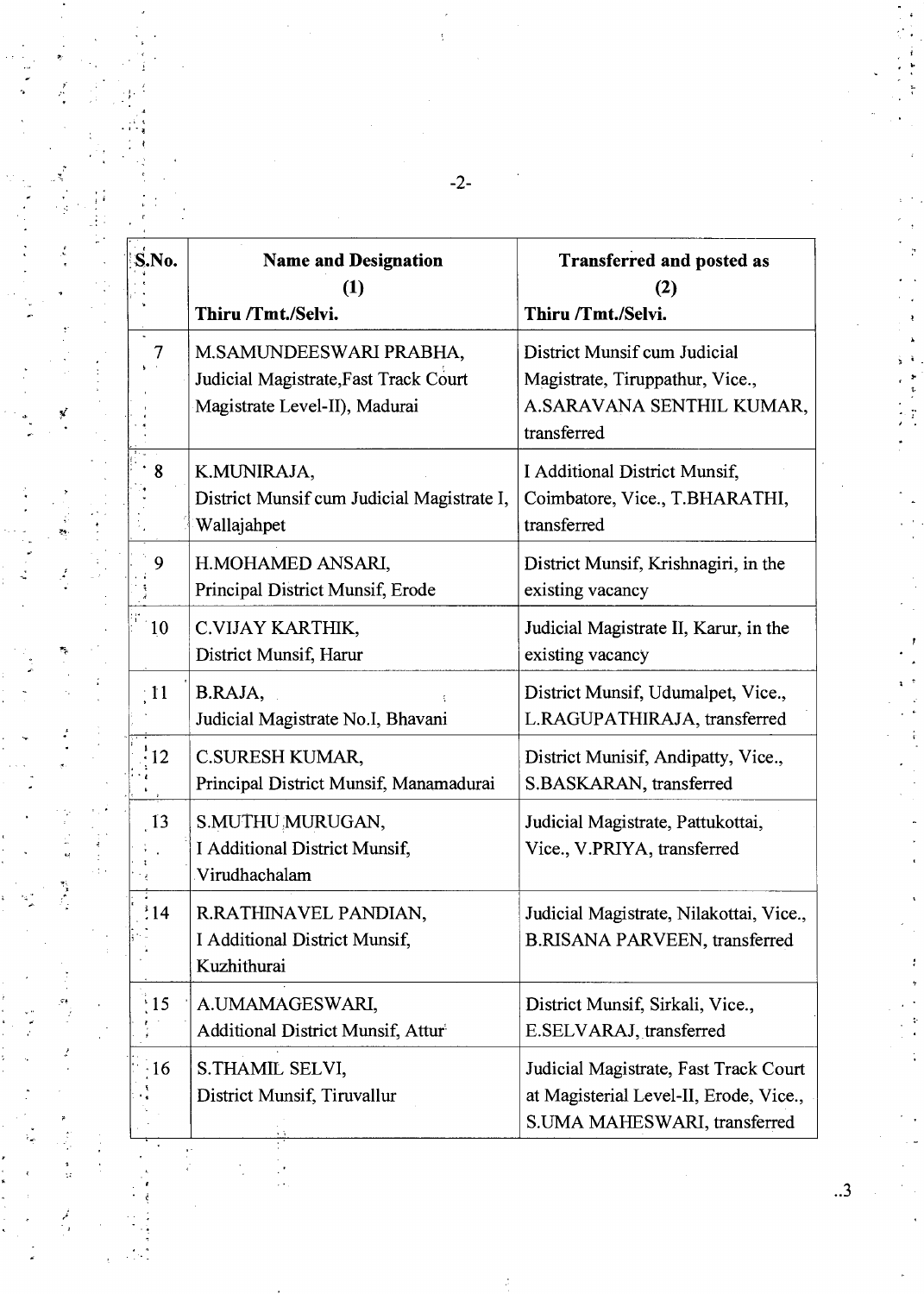| S.No. | <b>Name and Designation</b>                                                                 | <b>Transferred and posted as</b>                                                                        |
|-------|---------------------------------------------------------------------------------------------|---------------------------------------------------------------------------------------------------------|
|       | (1)<br>Thiru /Tmt./Selvi.                                                                   | (2)<br>Thiru /Tmt./Selvi.                                                                               |
| 17    | M.DHARMAPRABU,<br>Judicial Magistrate, Manaparai                                            | Judicial Magistrate II,<br>Padmanabhapuram, Vice., S.BABU,<br>transferred                               |
| 18    | S.GANESAN,<br>Judicial Magistrate V, Salem                                                  | District Munsif, Gobichettipalayam,<br>Vice., E.MUTHUSAMY, transferred                                  |
| 19    | S.UMA MAHESWARI,<br>Judicial Magistrate, Fast Track Court at<br>Magisterial Level-II, Erode | Judicial Magistrate II, Sankari, Vice.,<br>M.JAYAMANI, transferred                                      |
| 20    | N.SURESH-I,<br>District Munsif, Melur                                                       | Judicial Magistrate, Sholinghur, in<br>the existing vacancy                                             |
| 21    | A.CHELLAPANDIAN,<br>Judicial Magistrate I, Mayiladuthurai                                   | District Munsif, Gudiyatham, in the<br>existing vacancy                                                 |
| 22    | V.JAGANNATHAN,<br>District Munsif, Polur                                                    | Judicial Magistrate IV, Vellore, in the<br>existing vacancy                                             |
| 23    | S.PRABHA THOMAS,<br>District Munsif cum Judicial Magistrate,<br>Arcot                       | District Munsif, Vandavasi, in the<br>existing vacancy                                                  |
| 24    | K.P.ILLAVARASI,<br>Judicial Magistrate, Additional Mahila<br>Court, Salem                   | Judicial Magistrate II, Tiruvallur, in<br>the existing vacancy                                          |
| 25    | S.MURUGAVEL,<br>District Munsif, Aranthangi                                                 | Judicial Magistrate, Fast Track Court<br>at Magisterial Level, Tiruchencode, in<br>the existing vacancy |
| 26    | B.THANGAMANIGANESH,<br>Principal District Munsif, Salem                                     | Judicial Magistrate I, Pollachi, Vice.,<br>V.ARUMUGAM, transferred                                      |
| 27    | P.THIRUGNANASAMBANDAM,<br>Principal District Munsif, Thirukovilur                           | Judicial Magistrate, Uthankarai,<br>Vice., T.RAJESH RAJU, transferred                                   |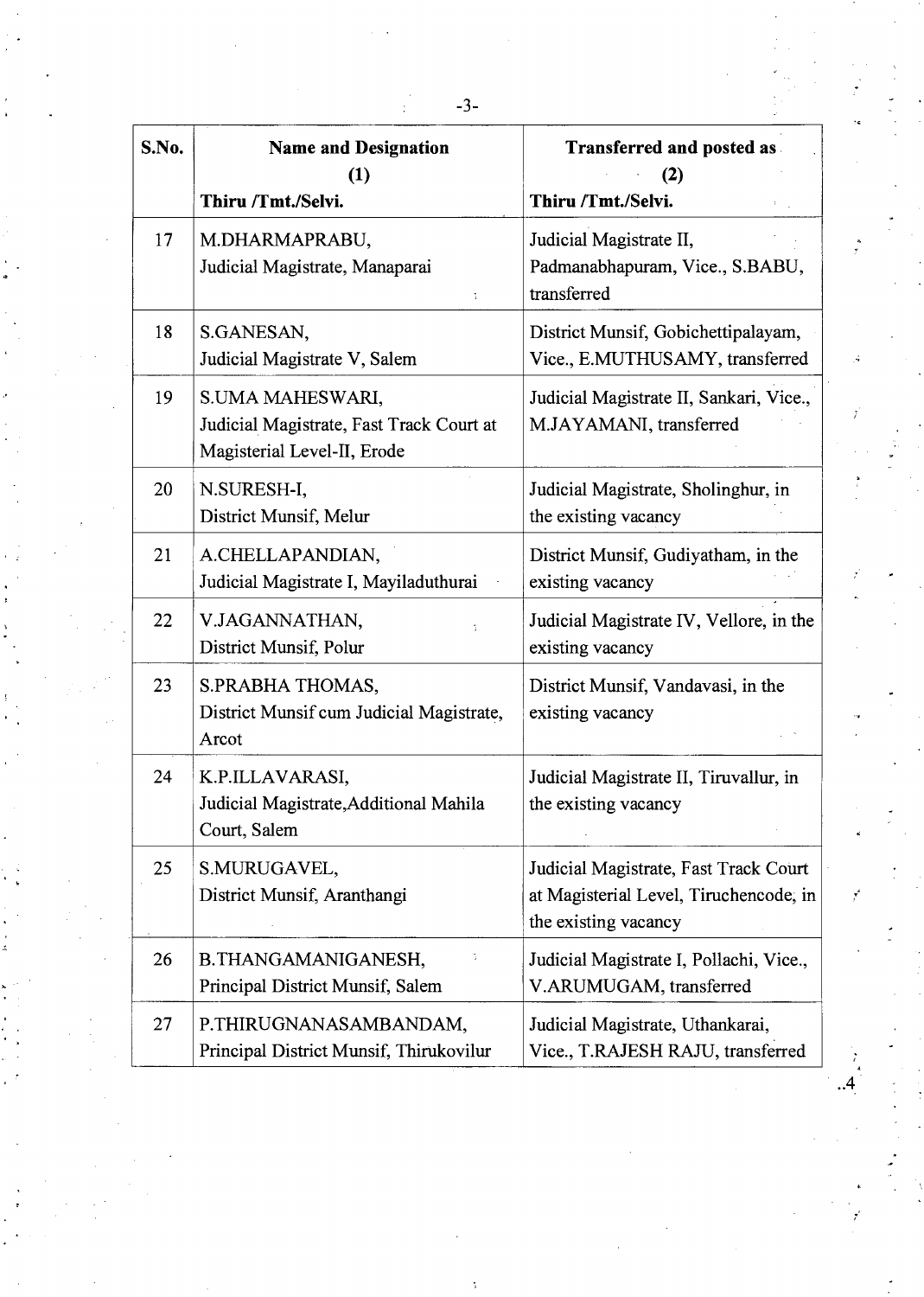| S.No. | <b>Name and Designation</b><br>(1)<br>Thiru /Tmt./Selvi.                                           | <b>Transferred and posted as</b><br>(2)<br>Thiru /Tmt./Selvi.                                                                  |
|-------|----------------------------------------------------------------------------------------------------|--------------------------------------------------------------------------------------------------------------------------------|
| 28    | G.MANIKANDARAJA,<br>Judicial Magistrate I, Nagapattinam                                            | Judicial Magistrate VII, Coimbatore,<br>Vice., R.PANDY, transferred                                                            |
| 29    | S.JEEVA PANDIAN,<br>Judicial Magistrate I, Dharmapuri                                              | Judicial Magistrate No.I, Bhavani,<br>Vice., B.RAJA, transferred                                                               |
| 30    | T.THIRUMAL,<br>District Munsif, Thiruvottiyur                                                      | Judicial Magistrate,<br>Madhuranthagam, Vice.,<br>N.PREETHI, transferred                                                       |
| 31    | S.PALANI,<br>Judicial Magistrate II, Tiruppur                                                      | Judicial Magistrate III, Tirunelveli,<br>Vice., R.KARTHIKEYAN-II,<br>transferred                                               |
| 32    | E.DAMODARAN,<br>Judicial Magistrate, Polur                                                         | Judicial Magistrate II, Hosur, Vice.,<br>S.SANTHI, transferred                                                                 |
| 33    | R.GAYATHRI DEVI,<br>District Munsif cum Judicial Magistrate,<br>Peraiyur                           | Judicial Magistrate I, Chengalpattu,<br>in the existing vacancy                                                                |
| 34    | S.MUTHURAMAN,<br>Judicial Magistrate No.I,<br>Padmanabhapuram                                      | Judicial Magistrate VI, Madurai, in<br>the existing vacancy                                                                    |
| 35    | S.SIVASUBRAMANIAN,<br>District Munsif cum Judicial Magistrate,<br>Sriperumbudur                    | Metropolitan Magistrate, Fast Track<br>Court at Magisterial Level - IV,<br>George Town, Vice.,<br>R.A.S.ANANDARAJ, transferred |
| 36    | M.RAMADHAS,<br>Judicial Magistrate I,<br>Tirunelveli                                               | Judicial Magistrate VIII, Coimbatore,<br>Vice., V.S.BALAMURUGAN,<br>transferred                                                |
| 37    | M.PARAMASIVAM,<br>Judicial Magistrate, Fast Track Court at<br>Magisterial Level,<br>Srivilliputhur | District Munsif, Jayamkondam,<br>Vice., R.BARATHI RAJA,<br>transferred                                                         |

 $\bar{\psi}$ 

 $\mathbf{I}$ 

 $\overline{\mathbf{5}}$ 

-4-

 $\mathbf{r}$ 

 $\begin{array}{c} \bullet \bullet \\ \bullet \\ \bullet \\ \bullet \end{array}$ 

 $\ddot{ }$ 

 $\frac{1}{2}$ 

ł

÷,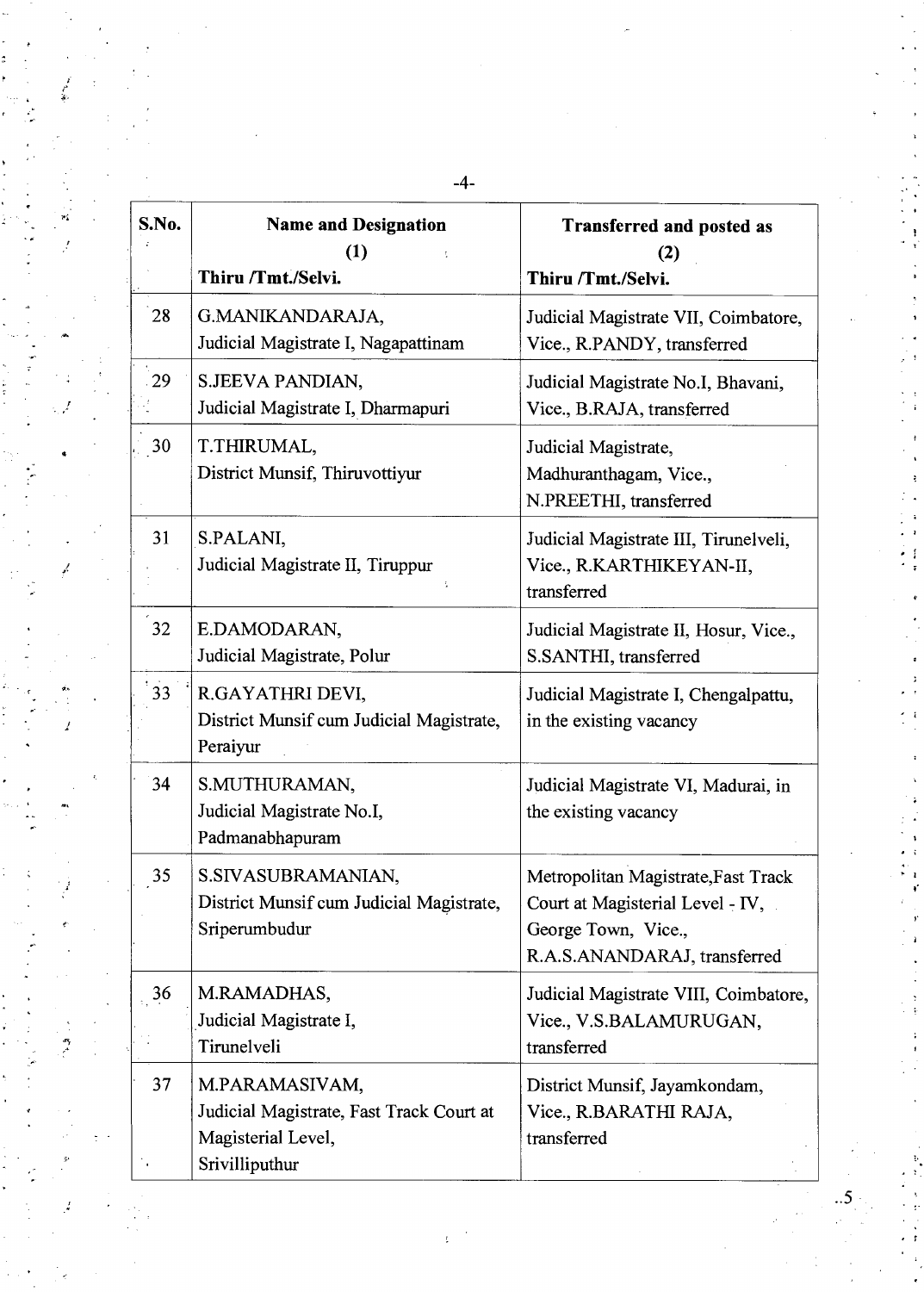| S.No. | <b>Name and Designation</b><br>(1)<br>Thiru /Tmt./Selvi.                                           | <b>Transferred and posted as</b><br>(2)<br>Thiru /Tmt./Selvi.                            |
|-------|----------------------------------------------------------------------------------------------------|------------------------------------------------------------------------------------------|
| 38    | V.RAJA,<br>Judicial Magistrate I, Mettur                                                           | Judicial Magistrate, Paramakudi,<br>Vice., S.PRASAD, transferred                         |
| 39    | K.SENTHILKUMAR,<br>Principal District Munsif, Kumbakonam                                           | Judicial Magistrate, Manaparai,<br>Vice., M.DHARMAPRABU,<br>transferred                  |
| 40    | K.ARUN KUMAR,<br>Additional District Munsif, Vellore                                               | Judicial Magistrate I, Villupuram,<br>Vice., S.MUMTAJ, transferred                       |
| 41    | A.DHANASEKARAN,<br>Judicial Magistrate II, Usilampatty                                             | District Munsif, Thiruvaiyaru, Vice.,<br>S.SARANYA, transferred                          |
| 42    | M.S.VARALAKSHMI,<br>District Munsif, Madhuranthagam                                                | District Munsif, Thiruvottiyur, Vice.,<br>T.THIRUMAL, transferred                        |
| 43    | R.SENTHIL KUMAR,<br>Metropolitan Magistrate, Fast Track Court<br>at Magisterial Level - II, Egmore | Judicial Magistrate II, Chengalpattu,<br>Vice., C.SUBASHINI, transferred                 |
| 44    | C.JAYAPRAKASH,<br>Principal District Munsif, Karur                                                 | District Munsif, Coonoor, Vice.,<br>P.EZHILARASI, transferred                            |
| 45    | A.MARUTHUPANDI,<br>Principal District Munsif, Tenkasi                                              | Judicial Magistrate I, Virudhunagar,<br>Vice., K.MUMTAJ, transferred                     |
| 46    | D.THRIVENI,<br>Judicial Magistrate, Tenkasi                                                        | Judicial Magistrate II,<br>Tiruchirappalli, in the existing<br>vacancy                   |
| 47    | L.KAMALAKANNAN,<br>District Munsif, Panruti                                                        | District Munsif, Paramakudi, Vice.,<br>C.JAYACHANDARAN, transferred                      |
| 48    | P.KUMAR,<br>Judicial Magistrate, Tiruvarur                                                         | Judicial Magistrate IV,<br>Tiruchirappalli, Vice.,<br>D.THIRUNAVUKKARASU,<br>transferred |

..6

 $\mathcal{I}^{\mathcal{I}}$ 

 $\vec{r}$ 

 $\frac{4}{3}$ 

 $\frac{1}{4}$   $\frac{3}{4}$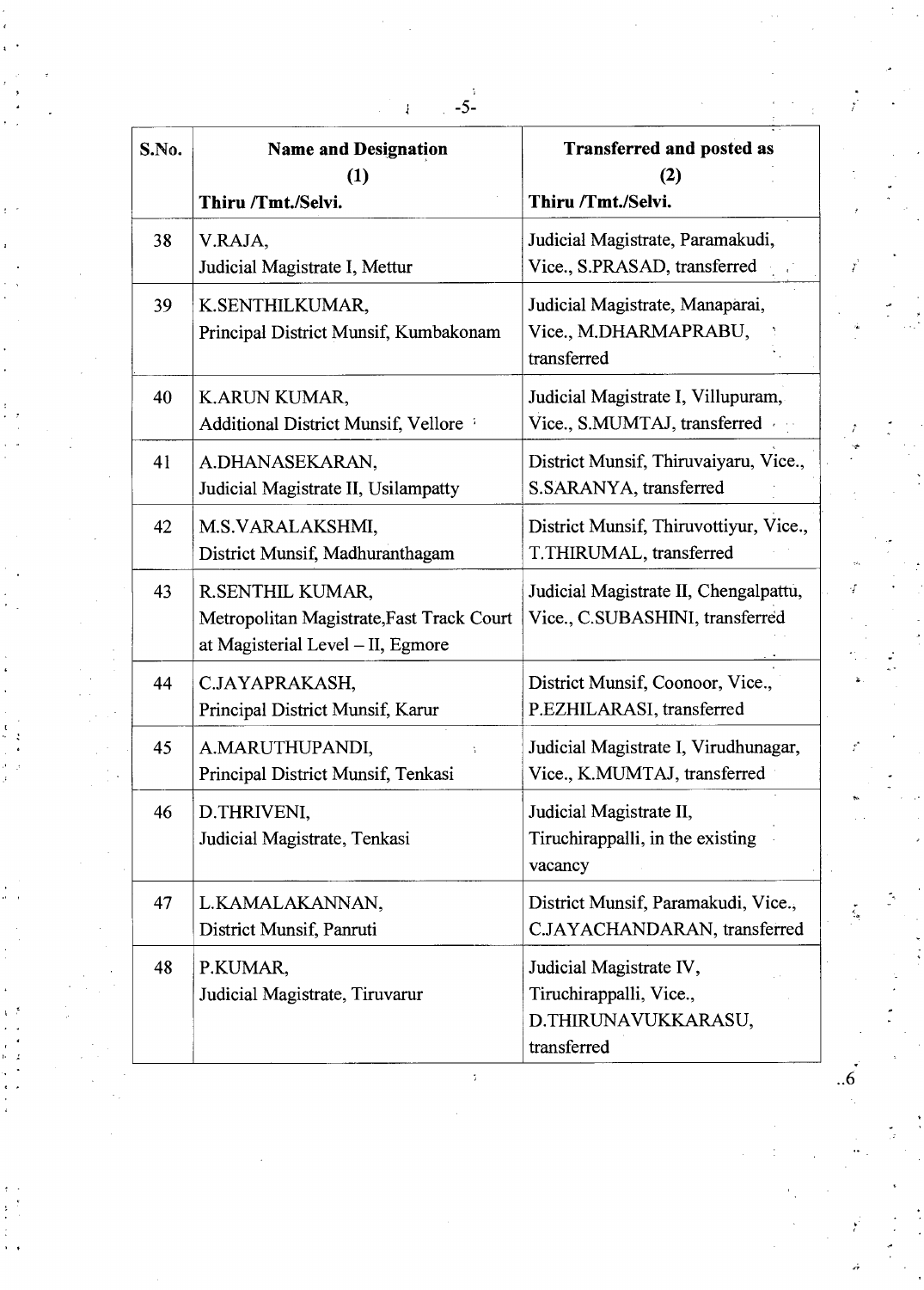| S.No. | <b>Name and Designation</b><br>(1)<br>Thiru /Tmt./Selvi.                                     | <b>Transferred and posted as</b><br>(2)<br>Thiru /Tmt./Selvi.                                |
|-------|----------------------------------------------------------------------------------------------|----------------------------------------------------------------------------------------------|
| 49    | A.BALAKRISHNAN-II,<br>District Munsif, Sankarapuram                                          | Judicial Magistrate V,<br>Tiruchirappalli, Vice.,<br>M.NAGAPPAN, transferred                 |
| .50   | R.KARPAGAVALLI,<br>Principal District Munsif, Ginjee                                         | Judicial Magistrate I, Panruti, in the<br>existing vacancy                                   |
| 51    | S.VIJAY ALAGIRI,<br>Judicial Magistrate I, Thanjavur                                         | <b>Additional District Munsif,</b><br>Namakkal, Vice., GNANA<br>BALAKRISHNAN, transferred    |
| 52    | N.PANNEERSELVAM,<br>III Additional District Munsif, Salem                                    | District Munsif, Pallipattu, Vice.,<br>K.NALINIDEVI, transferred                             |
| 53    | V.PUVIYARASU,<br>District Munsif, Nagapattinam                                               | Judicial Magistrate, Thuraiyur, in the<br>existing vacancy                                   |
| 54    | V.ARUMUGAM,<br>Judicial Magistrate I, Pollachi                                               | District Munsif, Thuraiyur, in the<br>existing vacancy                                       |
| 55    | P.ANURADHA,<br>Judicial Magistrate I, Erode                                                  | Judicial Magistrate, Additional Mahila<br>Court, Madurai, Vice.,<br>A.SARANYA, transferred   |
| 56    | E.MUTHUSAMY,<br>District Munsif, Gobichettipalayam                                           | District Munsif cum Judicial<br>Magistrate, Peraiyur, Vice.,<br>R.GAYATHRI DEVI, transferred |
| 57    | R.RAJAMAHESWAR,<br><b>Additional District Munsif cum Judicial</b><br>Magistrate, Manamadurai | District Munsif, Katpadi, Vice.,<br>V.VANNAMALAR, transferred                                |
| 58    | V.PRIYA,<br>Judicial Magistrate, Pattukottai                                                 | District Munsif, Paramathy, Vice.,<br>B.MUTHULAKSHMI, transferred                            |
| 59    | M.ARIVU,<br>Additional District Munsif, Chidambaram                                          | District Munsif, Pudukkottai, in the<br>existing vacancy                                     |

 $-6-$ 

ę.

 $\mathcal{I}_{\mathcal{A}}$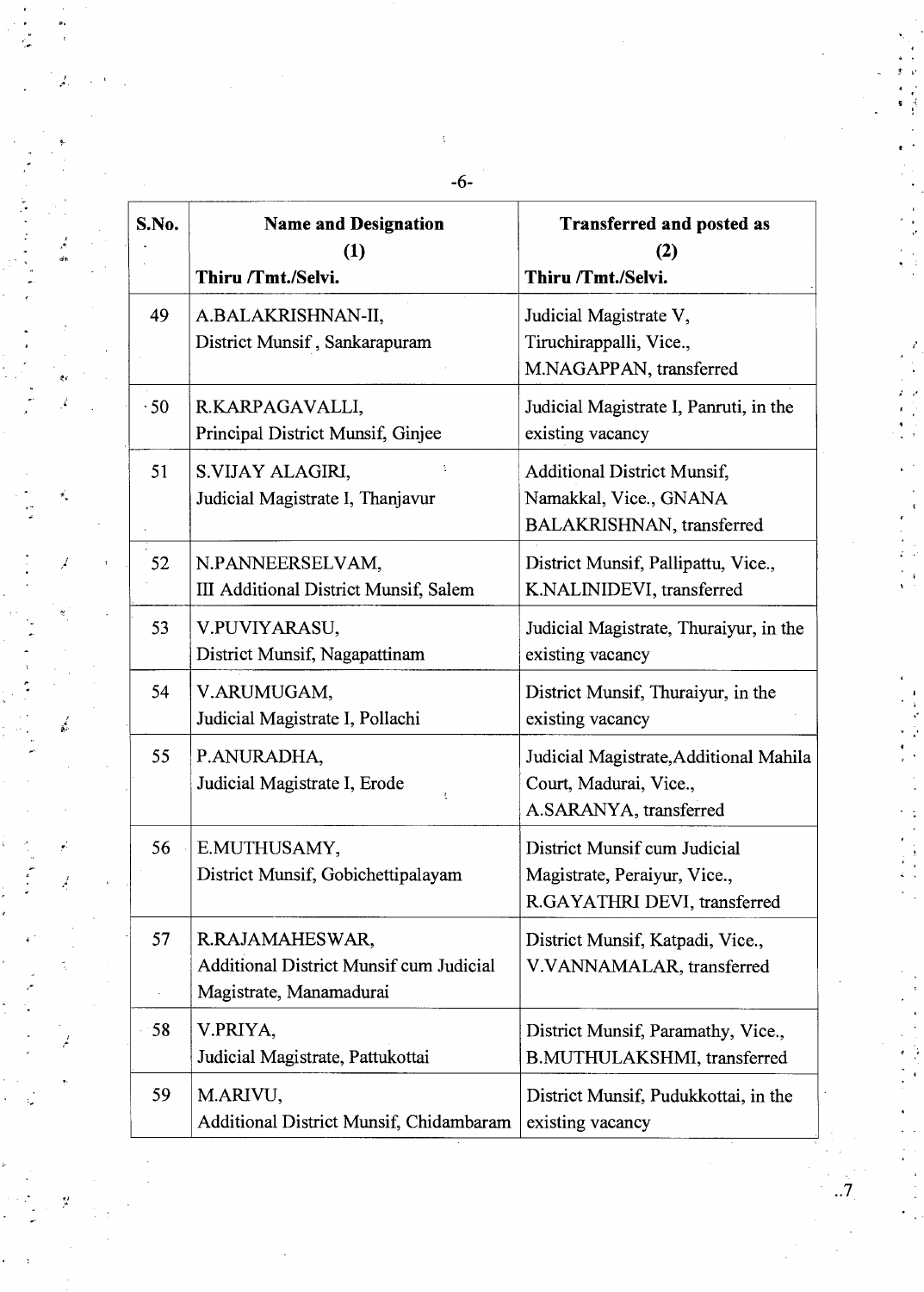| S.No. | <b>Name and Designation</b><br>(1)<br>Thiru /Tmt./Selvi.                                     | <b>Transferred and posted as</b><br>(2)<br>Thiru /Tmt./Selvi.                                                            |
|-------|----------------------------------------------------------------------------------------------|--------------------------------------------------------------------------------------------------------------------------|
| 60    | M.ZIAVUR RAHUMAN,<br>Judicial Magistrate, Fast Track at<br>Magisterial Level, Mayiladuthurai | District Munsif, Keeranur, Vice.,<br>S.PRINCE SAMUVEL RAJ,<br>transferred                                                |
| 61    | M.PADMANABAN,<br><b>Additional District Munsif, Tenkasi</b>                                  | Judicial Magistrate II, Madurai, in the<br>existing vacancy                                                              |
| 62    | K.MUMTAJ,<br>Judicial Magistrate I, Virudhunagar                                             | Judicial Magistrate, Fast Track Court<br>Magistrate Level-II), Madurai, Vice.,<br>M.SAMUNDEESWARI PRABHA,<br>transferred |
| 63    | R.LALITHA RANI,<br>Judicial Magistrate II, Sivagangai                                        | Additional District Munsif, Dindigul,<br>Vice., V.L.SANTHOSH, transferred                                                |
| 64    | N.VELUCHAMY,<br>Principal District Munsif,<br>Padmanabhapuram                                | District Munsif, Musiri, Vice.,<br>G.PALANI KUMAR, transferred                                                           |
| 65    | P.SHUNMUGA RAJ,<br>Judicial Magistrate I, Kuzhithurai                                        | District Munsif, Periyakulam, in the<br>existing vacancy                                                                 |
| 66    | A.V.SUBASHINI,<br>Judicial Magistrate I, Tiruvallur                                          | <b>Additional District Munsif,</b><br>Aruppukottai, in the existing vacancy                                              |
| 67    | K.BAKKIARAJ,<br>Principal District Munsif, Tiruchencode                                      | Judicial Magistrate II, Kulithalai, in<br>the existing vacancy                                                           |
| 68    | M.MATHIVANAN,<br>÷<br>Judicial Magistrate II, Jayamkondam                                    | District Munsif, Palacode, in the<br>existing vacancy                                                                    |
| 69    | T.PITCHAIRAJAN,<br>Judicial Magistrate, Alangulam                                            | Judicial Magistrate, Keeranur, Vice.,<br>N.BHARATHIRAJAN, transferred                                                    |
| 70    | S.VENKATESAN,<br>District Munsif cum Judicial Magistrate,<br>Vanur                           | <b>Additional District Munsif,</b><br>Thittakudi, Vice., S.THANGARAJ,<br>transferred                                     |

 $\frac{e^{\prime}}{4\pi}$ 

-7-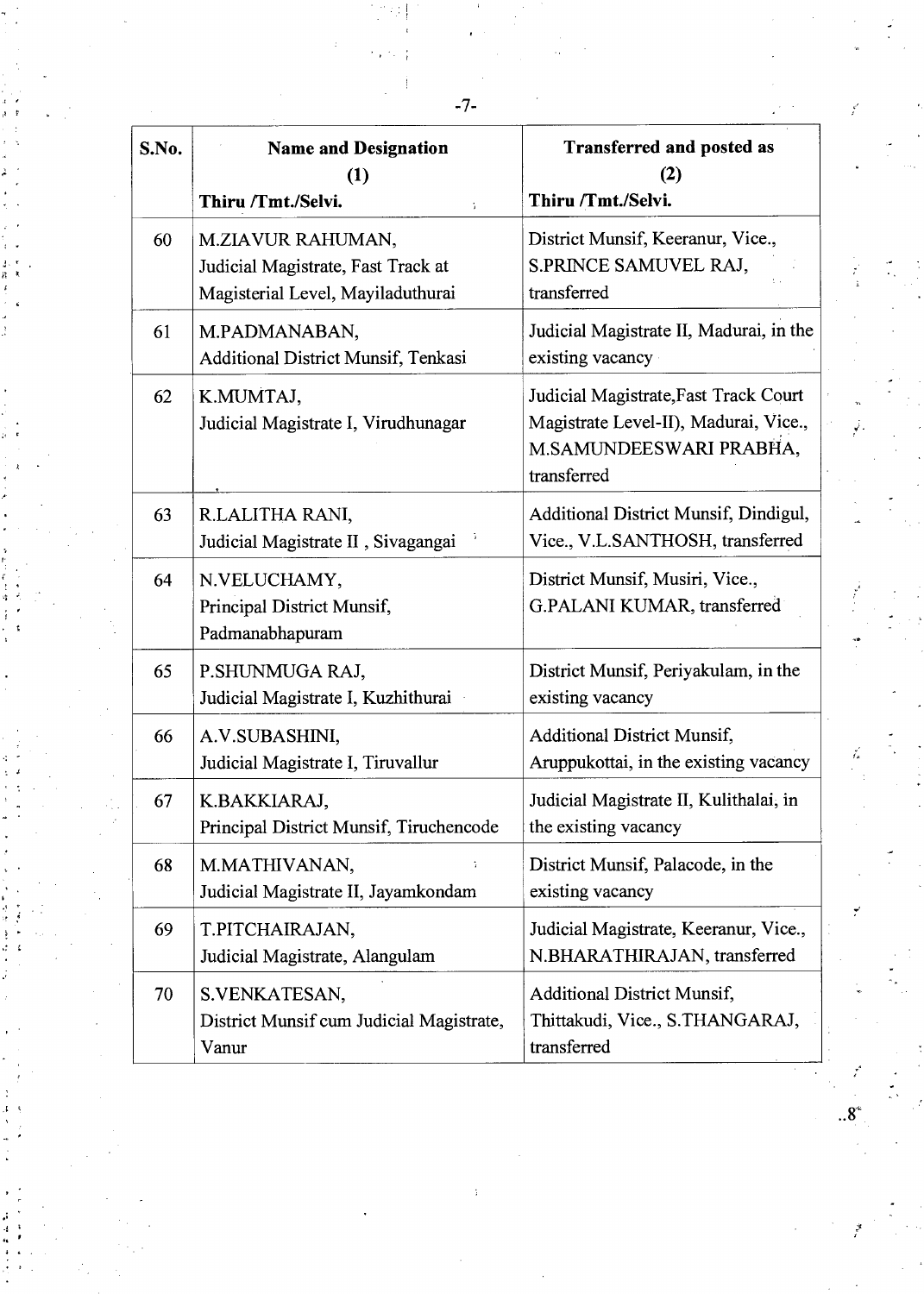| S.No.          | <b>Name and Designation</b><br>(1)<br>Thiru /Tmt./Selvi.                      | <b>Transferred and posted as</b><br>(2)<br>Thiru /Tmt./Selvi.                          |
|----------------|-------------------------------------------------------------------------------|----------------------------------------------------------------------------------------|
| 71             | D.THIRUNAVUKKARASU,<br>Judicial Magistrate IV, Tiruchirappalli                | Judicial Magistrate II, Tiruppur,<br>Vice., S.PALANI, transferred                      |
| $-72$          | M.NAGAPPAN,<br>Judicial Magistrate V, Tiruchirappalli                         | Additional District Munsif, Madurai,<br>Vice., S.SAPNA, transferred                    |
| $-73$          | <b>G.PALANI KUMAR,</b><br>District Munsif, Musiri                             | Judicial Magistrate, Paramathy,<br>Vice., M.DHANABAL, transferred                      |
| $-74$          | M.RAVICHANDRAN,<br>Additional District Munsif, Kumbakonam                     | <b>Additional District Munsif,</b><br>Perambalur, Vice.,<br>K.MOHANAPRIYA, transferred |
| 75             | S.VIPICEE,<br>Principal District Munsif, Dindigul                             | District Munsif, Dharapuram, Vice.,<br>N.SURESH-II, transferred                        |
| .76            | S.PRINCE SAMUVEL RAJ,<br>District Munsif, Keeranur                            | District Munsif, Mettur, in the<br>existing vacancy                                    |
| $\cdot 77$     | C.KALAIYARASI REENA,<br>Judicial Magistrate, Aranthangi                       | District Munsif cum Judicial<br>Magistrate, Natham, in the existing<br>vacancy         |
| 78             | K.MOHANAPRIYA,<br><b>Additional District Munsif, Perambalur</b>               | Additional District Munsif, Lalgudi,<br>in the existing vacancy                        |
| 79             | P.K.DHAMAYANTHI,<br>Judicial Magistrate, Additional Mahila<br>Court, Namakkal | Judicial Magistrate V, Salem, Vice.,<br>S.GANESAN, transferred                         |
| 80             | J.ANITHACHRISTY,<br>Additional District Munsif, Karur                         | District Munsif, Thanjavur, Vice.,<br>R.MANOHARAN, transferred                         |
| 81             | S.D.AYSH BEGUM,<br>Judicial Magistrate I, Chidambaram                         | <b>Additional District Munsif,</b><br>Villupuram, in the existing vacancy              |
| $^{\circ}82$ . | R.PANDY,<br>Judicial Magistrate VII, Coimbatore                               | District Munsif, Oddanchatram,<br>Vice., T.PRAVEEN KUMAR,<br>transferred               |

 $\frac{2}{3}$ 

**-8-** 

í

 $\ddot{.}9$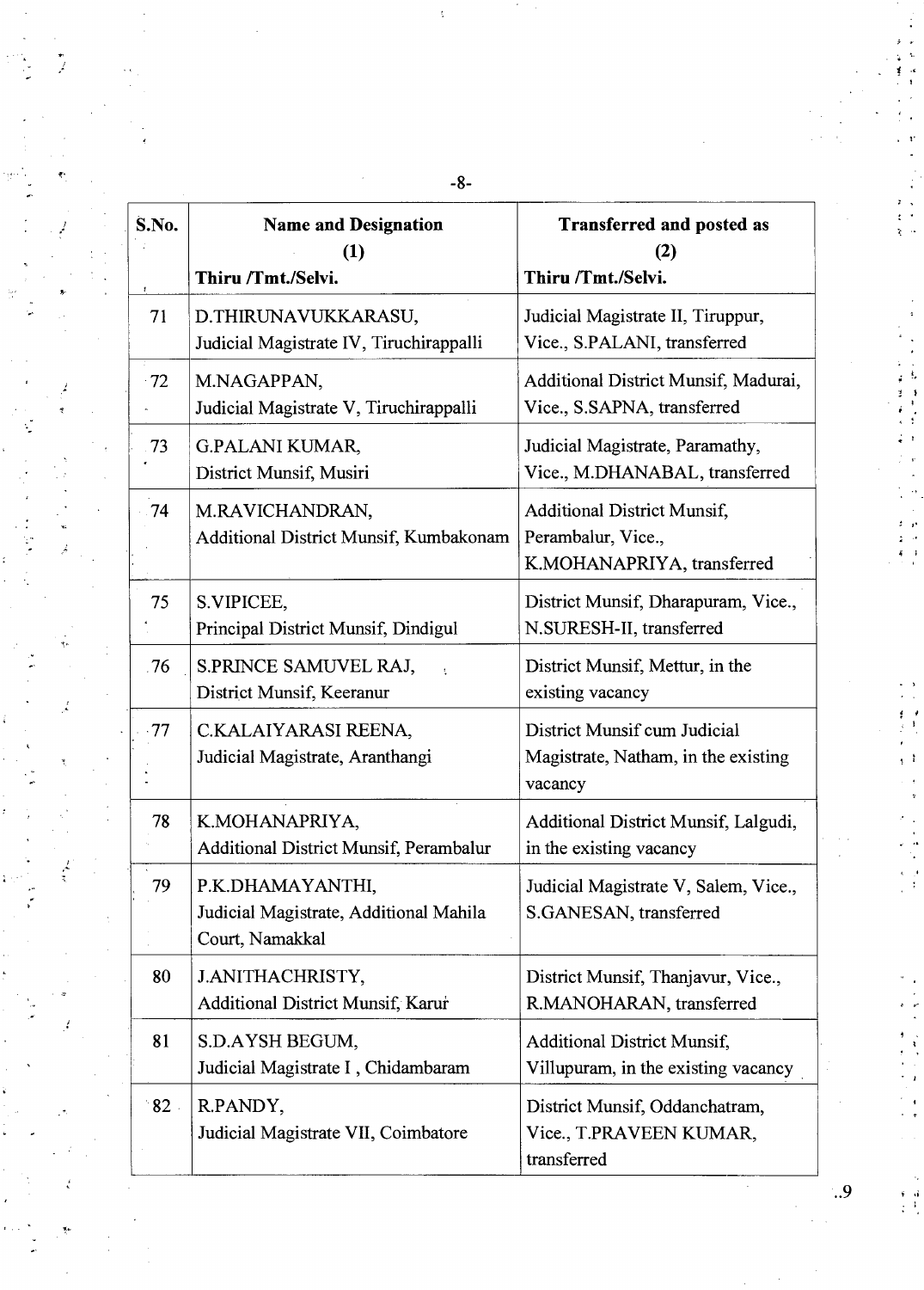| S.No. | <b>Name and Designation</b><br>(1)<br>Thiru /Tmt./Selvi.               | <b>Transferred and posted as</b><br>12)<br>Thiru /Tmt./Selvi.                                       |
|-------|------------------------------------------------------------------------|-----------------------------------------------------------------------------------------------------|
| 83    | N.VISWANATH,<br>III Additional District Munsif,<br>Tiruchirappalli     | Judicial Magistrate II,<br>Gobichettipalayam, in the existing<br>vacancy                            |
| 84    | S.SUBRAMANI,<br>II Additional District Munsif,<br>Virudhachalam        | Judicial Magistrate II, Jayamkondam,<br>Vice., M.MATHIVANAN,<br>transferred                         |
| 85    | C.JAYACHANDARAN,<br>District Munsif, Paramakudi                        | Principal District Munsif,<br>Tiruchencode, Vice.,<br>K.BAKKIARAJ, transferred                      |
| 86    | S.PRASAD,<br>Judicial Magistrate, Paramakudi                           | Judicial Magistrate, Lalgudi, in the<br>existing vacancy                                            |
| 87    | A.SARANYA,<br>Judicial Magistrate, Additional Mahila<br>Court, Madurai | Judicial Magistrate III, Erode, Vice.,<br>P.MURUGAN, transferred                                    |
| 88    | P.KALAI NILA,<br>District Munsif cum Judicial Magistrate,<br>Alangudi  | District Munsif, Nilakottai, in the<br>existing vacancy                                             |
| 89    | S.BASKARAN,<br><b>District Munisif, Andipatty</b>                      | District Munsif, Sankarapuram,<br>Vice., A.BALAKRISHNAN-II,<br>transferred                          |
| 90    | R.MANIVASAGAN,<br>Judicial Magistrate, Bodinayakanur                   | Judicial Magistrate, Additional Mahila<br>Court, Tiruchirappalli, Vice.,<br>S.SUGANTHI, transferred |
| 91    | V.L.SANTHOSH,<br><b>Additional District Munsif, Dindigul</b>           | Judicial Magistrate, Additional Mahila<br>Court, Salem, Vice.,<br>K.P.ILLAVARASI, transferred       |

-9-

 $\ddot{.}$ 

 $.10.$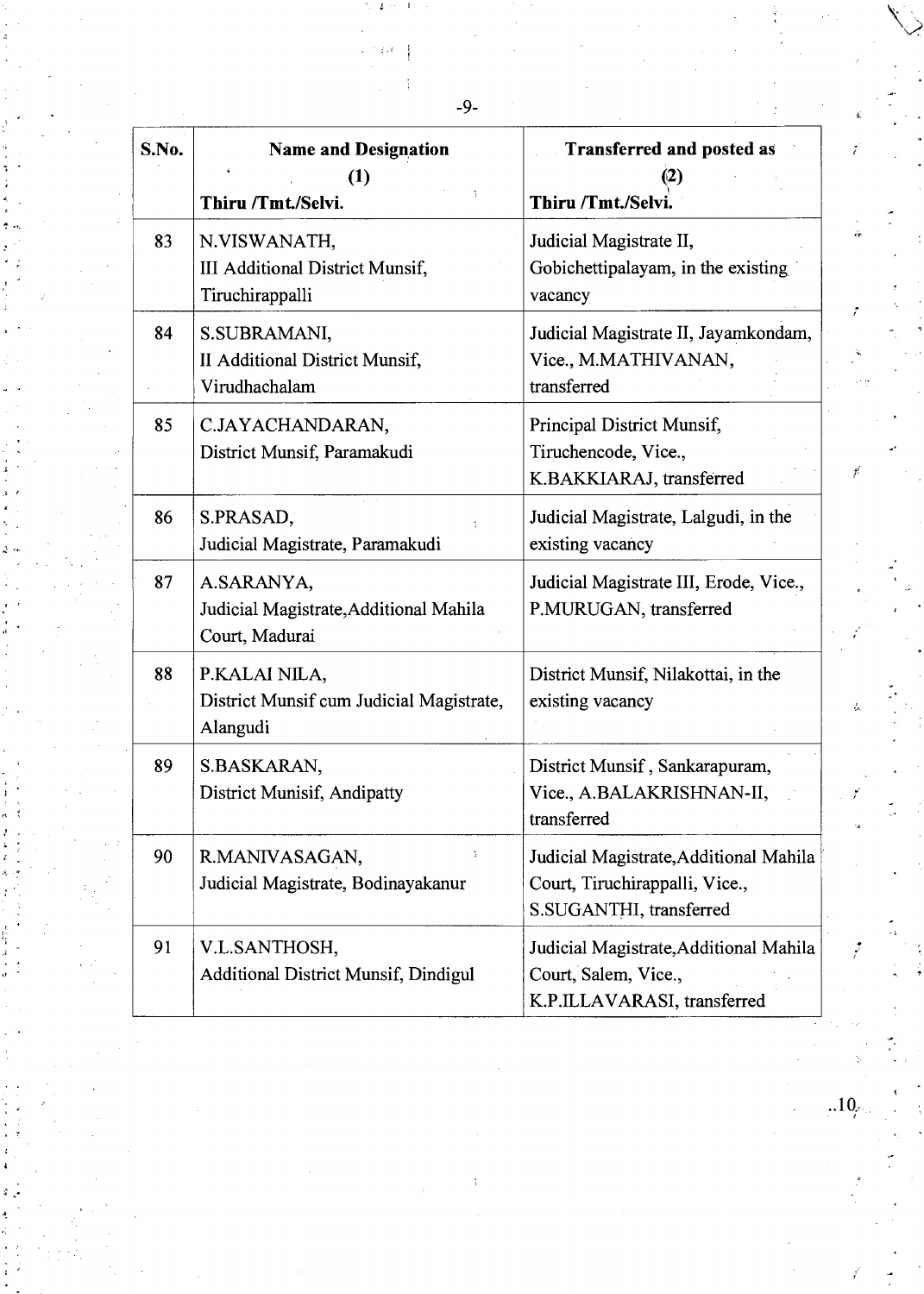| S.No.   | <b>Name and Designation</b><br>(1)<br>Thiru /Tmt./Selvi.    | <b>Transferred and posted as</b><br>(2)<br>Thiru /Tmt./Selvi.                                     |
|---------|-------------------------------------------------------------|---------------------------------------------------------------------------------------------------|
| 92      | <b>B.RISANA PARVEEN,</b><br>Judicial Magistrate, Nilakottai | <b>Additional District Munsif,</b><br>Mayiladuthurai, in the existing<br>vacancy                  |
| 93      | M.JAYAMANI,<br>Judicial Magistrate II, Sankari              | Judicial Magistrate II, Bhavani, Vice.,<br>A.K.PADMAPRIYA, transferred                            |
| 94      | R.VIJAYAN,<br>Judicial Magistrate I, Mannargudi             | Judicial Magistrate, Additional<br>Mahila Court, Namakkal, Vice.,<br>P.K.DHAMAYANTHI, transferred |
| 95      | K.S.RAJESH KUMAR,<br>District Munsif, Ramanathapuram        | Judicial Magistrate II, Usilampatty,<br>Vice., A.DHANASEKARAN,<br>transferred                     |
| .96     | V.MURALITHARAN,<br>Judicial Magistrate, Ambasamudram        | Judicial Magistrate, Additional<br>Mahila Court, Perambalur, in the<br>existing vacancy           |
| 97      | S.SANTHI,<br>Judicial Magistrate II, Hosur                  | District Munsif, Dharmapuri, in the<br>existing vacancy                                           |
| $\, 98$ | E.SELVARAJ,<br>District Munsif, Sirkali                     | Judicial Magistrate I, Dharmapuri,<br>Vice., S.JEEVA PANDIAN,<br>transferred                      |
| 99      | T.GOKULAKRISHNAN,<br>District Munsif, Tiruvarur             | III Additional District Munsif, Salem,<br>Vice., N.PANNEERSELVAM,<br>transferred                  |
| 100     | G.YUVARAJ,<br>Judicial Magistrate, Sirkali                  | Additional District Munsif, Attur,<br>Vice., A.UMAMAGESWARI,<br>transferred                       |
| 101     | K.NILAVARASAN,<br>Judicial Magistrate, Vandavasi            | <b>Additional District Munsif,</b><br>Kumbakonam, Vice.,<br>M.RAVICHANDRAN, transferred           |

-10-

٦

 $\overline{t}$ 

 $.11$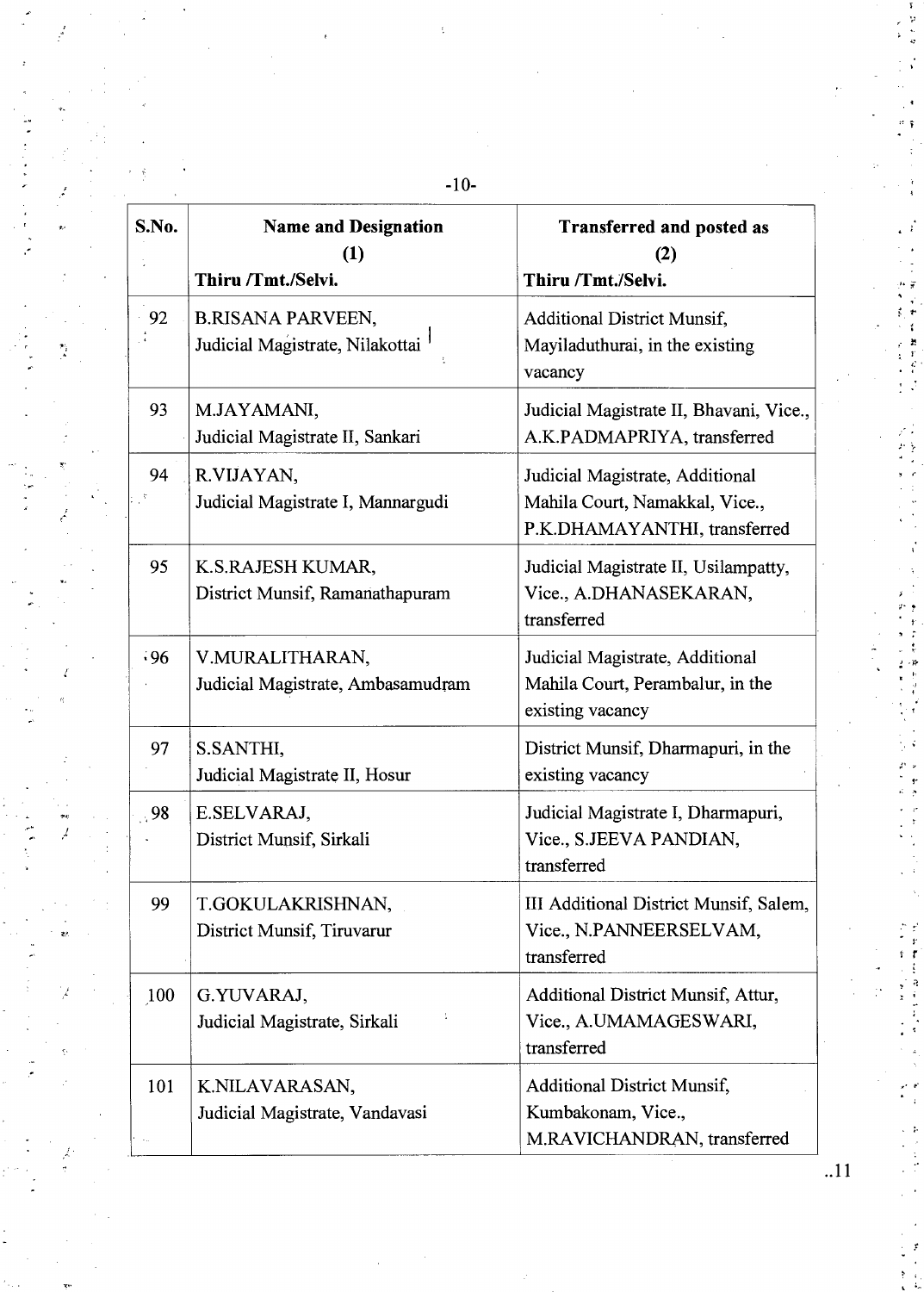| S.No. | <b>Name and Designation</b><br>(1)<br>Thiru /Tmt./Selvi.                                                | <b>Transferred and posted as</b><br>(2)<br>Thiru /Tmt./Selvi.               |
|-------|---------------------------------------------------------------------------------------------------------|-----------------------------------------------------------------------------|
| 102   | N.SURESH-II,<br>District Munsif, Dharapuram                                                             | Judicial Magistrate V, Vellore, in the<br>existing vacancy                  |
| 103   | T.BHARATHI,<br>I Additional District Munsif, Coimbatore                                                 | Judicial Magistrate I, Sivagangai, in<br>the existing vacancy               |
| 104   | L.RAGUPATHIRAJA,<br>District Munsif, Udumalpet                                                          | Judicial Magistrate, Palani, Vice.,<br>G.PRIYA, transferred                 |
| 105   | R.KARTHIKEYAN-II,<br>Judicial Magistrate III, Tirunelveli                                               | Judicial Magistrate VII, Madurai, in<br>the existing vacancy                |
| 106   | A.MOHAMED ALI,<br>District Munsif cum Judicial Magistrate,<br>Thirumayam                                | Judicial Magistrate I, Thanjavur,<br>Vice., S.VIJAY ALAGIRI,<br>transferred |
| 107   | J.NAGALAKSHMI @ VIJAYARANI,<br>Judicial Magistrate, Fast Track Court at<br>Magisterial Level, Thanjavur | Judicial Magistrate II, Erode, Vice.,<br>P.RANGARAJ, transferred            |
| 108   | K.NALINIDEVI,<br>District Munsif, Pallipattu                                                            | Judicial Magistrate II, Tindivanam, in<br>the existing vacancy              |
| 109   | <b>B.SOUNDHARYA,</b><br>Judicial Magistrate, Fast Track Court at<br>Magisterial Level, Ambattur         | I Additional District Munsif,<br>Thirukovilur, in the existing vacancy      |
| 110   | G.PRIYA,<br>Judicial Magistrate, Palani                                                                 | District Munsif, Madhuranthagam,<br>Vice., M.S.VARALAKSHMI,<br>transferred  |
| 111   | P.EZHILARASI,<br>District Munsif, Coonoor                                                               | Judicial Magistrate I, Mettur, Vice.,<br>V.RAJA, transferred                |
| 112   | K.VISWANATHAN,<br>Judicial Magistrate II, Tiruvannamalai                                                | District Munsif, Harur, Vice.,<br>C.VIJAY KARTHIK, transferred              |
| 113   | V.RADIKA,<br>District Munsif, Chengam                                                                   | Judicial Magistrate I, Tiruvallur,<br>Vice., A.V.SUBASHINI, transferred     |

 $.12^{4}$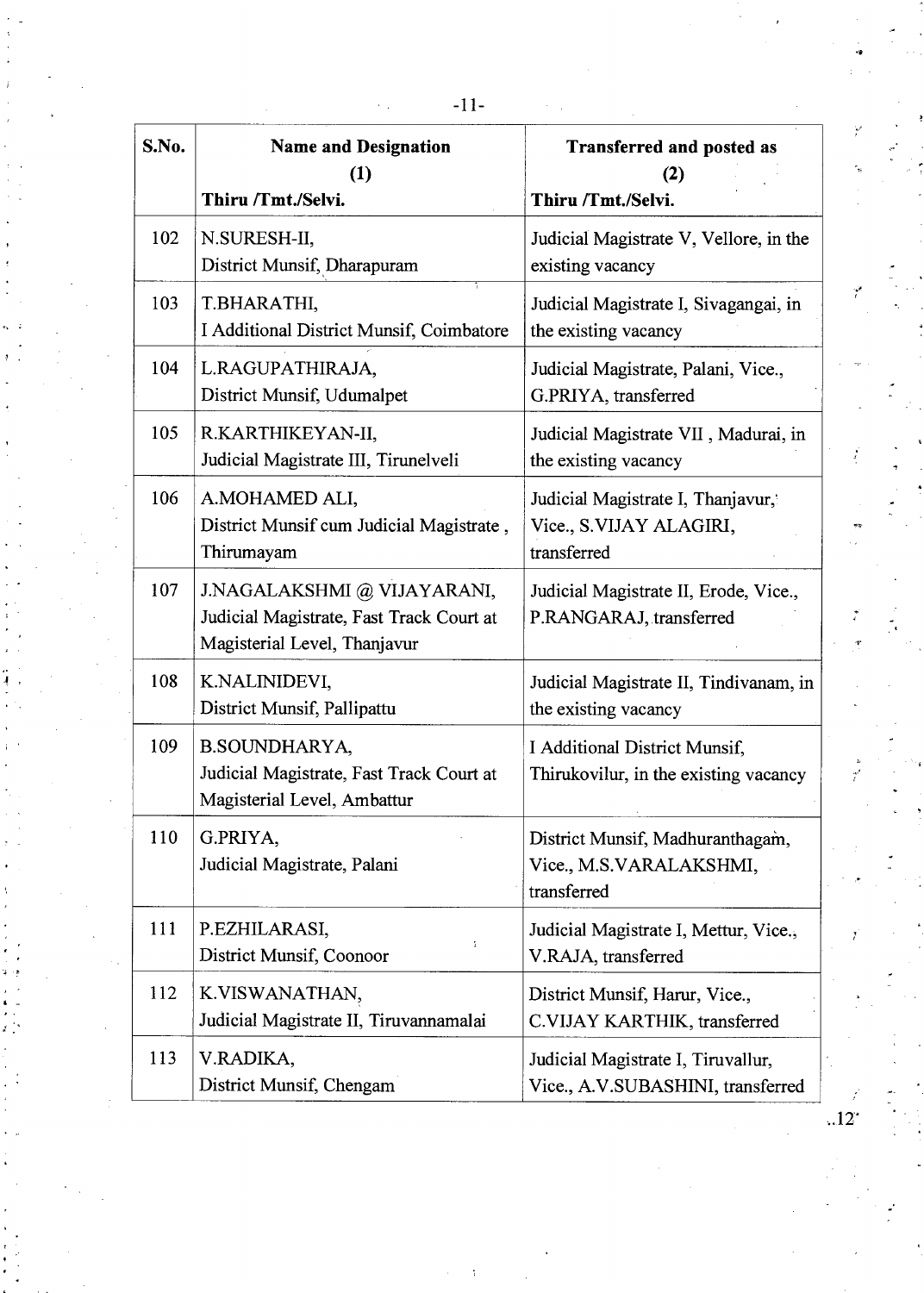| S.No.      | <b>Name and Designation</b><br>(1)<br>t<br>Thiru /Tmt./Selvi.                          | Transferred and posted as<br>(2)<br>Thiru /Tmt./Selvi.                                                                         |
|------------|----------------------------------------------------------------------------------------|--------------------------------------------------------------------------------------------------------------------------------|
| 114        | P.ALLI,<br>Judicial Magistrate II, Dharmapuri                                          | Judicial Magistrate, Fast Track Court<br>at Magisterial Level, Thanjavur,<br>Vice., J.NAGALAKSHMI @<br>VIJAYARANI, transferred |
| 115        | K.CHANDRAKASABOOPATHI,<br>Judicial Magistrate, Gudiyatham                              | Judicial Magistrate, Fast Track Court<br>at Magisterial Level, Srivilliputhur,<br>Vice., M.PARAMASIVAM,<br>transferred         |
| 116        | R.SUBRAMANIAN,<br>Judicial Magistrate, Kangeyam                                        | Judicial Magistrate, Tiruchendur,<br>Vice., C.DINESHKUMAR,<br>transferred                                                      |
| <b>117</b> | G.RAGOTHAMAN,<br>Judicial Magistrate (Fast Track Court at<br>Magisterial Level), Karur | Judicial Magistrate II, Dharmapuri,<br>Vice., P.ALLI, transferred                                                              |
| 118        | V.GEETHA,<br>Judicial Magistrate II, Sattur                                            | <b>Additional District Munsif,</b><br>Chidambaram, Vice., M.ARIVU,<br>transferred                                              |
| 119        | RAJA S RAMYA,<br>Judicial Magistrate II, Nagercoil                                     | District Munsif, Melur, Vice.,<br>N.SURESH-I, transferred                                                                      |
| 120        | A.VANITHA,<br>I Additional District Munsif, Erode                                      | Judicial Magistrate, Fast Track Court<br>at Magisterial Level, Dharmapuri, in<br>the existing vacancy                          |
| 121        | S.BABU,<br>Judicial Magistrate II, Padmanabhapuram                                     | Judicial Magistrate I, Tirunelveli,<br>Vice., M.RAMADHAS, transferred                                                          |
| 122        | P.S.A.NISHANTHINI,<br>District Munsif, Kovilpatti                                      | Judicial Magistrate IV, Tirunelveli,<br>Vice., K.S.MALATHI, transferred                                                        |
| 123        | K.BASKAR,<br><b>Additional District Munsif, Valliyoor</b>                              | District Munsif, Sathankulam, in the<br>existing vacancy                                                                       |

 $\hat{y}$ 

**-12-** 

..13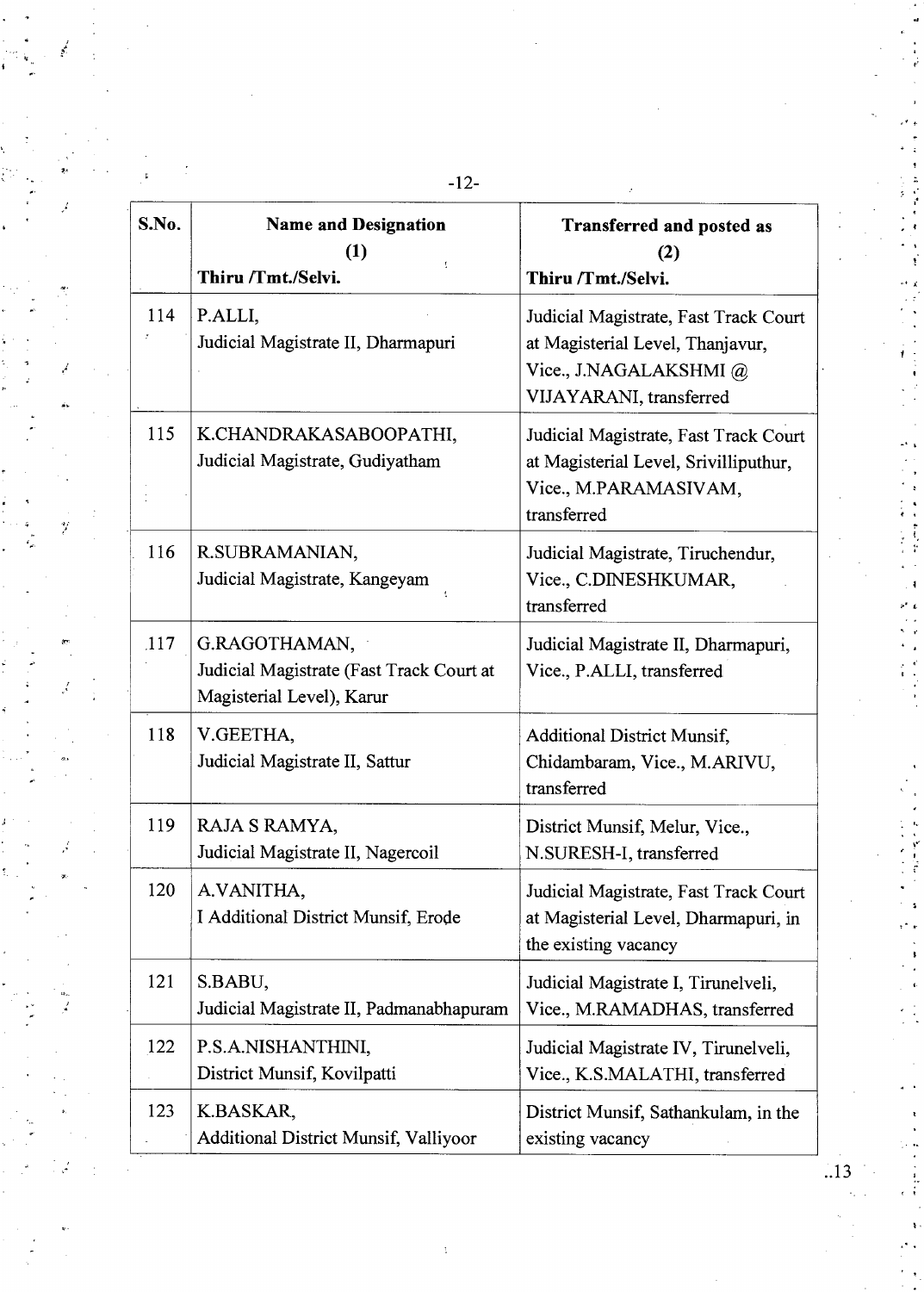| S.No. | <b>Name and Designation</b><br>(1)<br>Thiru /Tmt./Selvi.                                        | <b>Transferred and posted as</b><br>(2)<br>Thiru /Tmt./Selvi.                                    |
|-------|-------------------------------------------------------------------------------------------------|--------------------------------------------------------------------------------------------------|
| 124   | N.RAMESH,<br>District Munsif, Sholinghur                                                        | Judicial Magistrate, Coonoor, in the<br>existing vacancy                                         |
| 125   | G.RUBANA,<br><b>Additional District Munsif cum Judicial</b><br>Magistrate, Ambur                | Judicial Magistrate, Fast Track Court<br>at Magisterial Level, Theni, in the<br>existing vacancy |
| 126   | N.BHARATHIRAJAN,<br>Judicial Magistrate, Keeranur                                               | Judicial Magistrate, Fast Track Court<br>at Magestrial Level, Omalur, in the<br>existing vacancy |
| 127   | M.ALIMA,<br>I Additional District Munsif, Nagercoil                                             | Judicial Magistrate, Alangulam,<br>Vice., T.PITCHAIRAJAN,<br>transferred                         |
| 128   | S.N.DHANANJEYAN,<br>I Additional District Munsif, Tirunelveli                                   | Judicial Magistrate, Ambattur, Vice.,<br>ANITHA ANAND, transferred                               |
| 129   | P.RANGARAJ,<br>Judicial Magistrate II, Erode                                                    | Judicial Magistrate I, Attur, in the<br>existing vacancy                                         |
| 130   | K.RAMKUMAR,<br>District Munsif cum Judicial Magistrate,<br>Kattumanarkoil                       | Judicial Magistrate III, Vellore, Vice.,<br>C.M.VETRIMANI, transferred                           |
| 131   | S.GOPALAKANNAN,<br>Judicial Magistrate I, Cuddalore                                             | District Munsif, Tiruvarur, Vice.,<br>T.GOKULAKRISHNAN, transferred                              |
| 132   | V.BHARATHA DEVI,<br>Judicial Magistrate, Fast Track Court at<br>Magisterial Level,<br>Nagercoil | Judicial Magistrate II, Sivagangai,<br>Vice., R.LALITHA RANI,<br>transferred                     |
| 133   | A.K.PADMAPRIYA,<br>Judicial Magistrate II, Bhavani                                              | II Additional District Munsif,<br>Kallakurichi, in the existing vacancy                          |
| 134   | K.S.MALATHI,<br>Judicial Magistrate IV, Tirunelveli                                             | <b>Additional District Munsif,</b><br>Ulundurpet, in the existing vacancy                        |

 $.14<sup>2</sup>$ 

 $\mathcal{I}$ 

t.

 $\frac{1}{2}$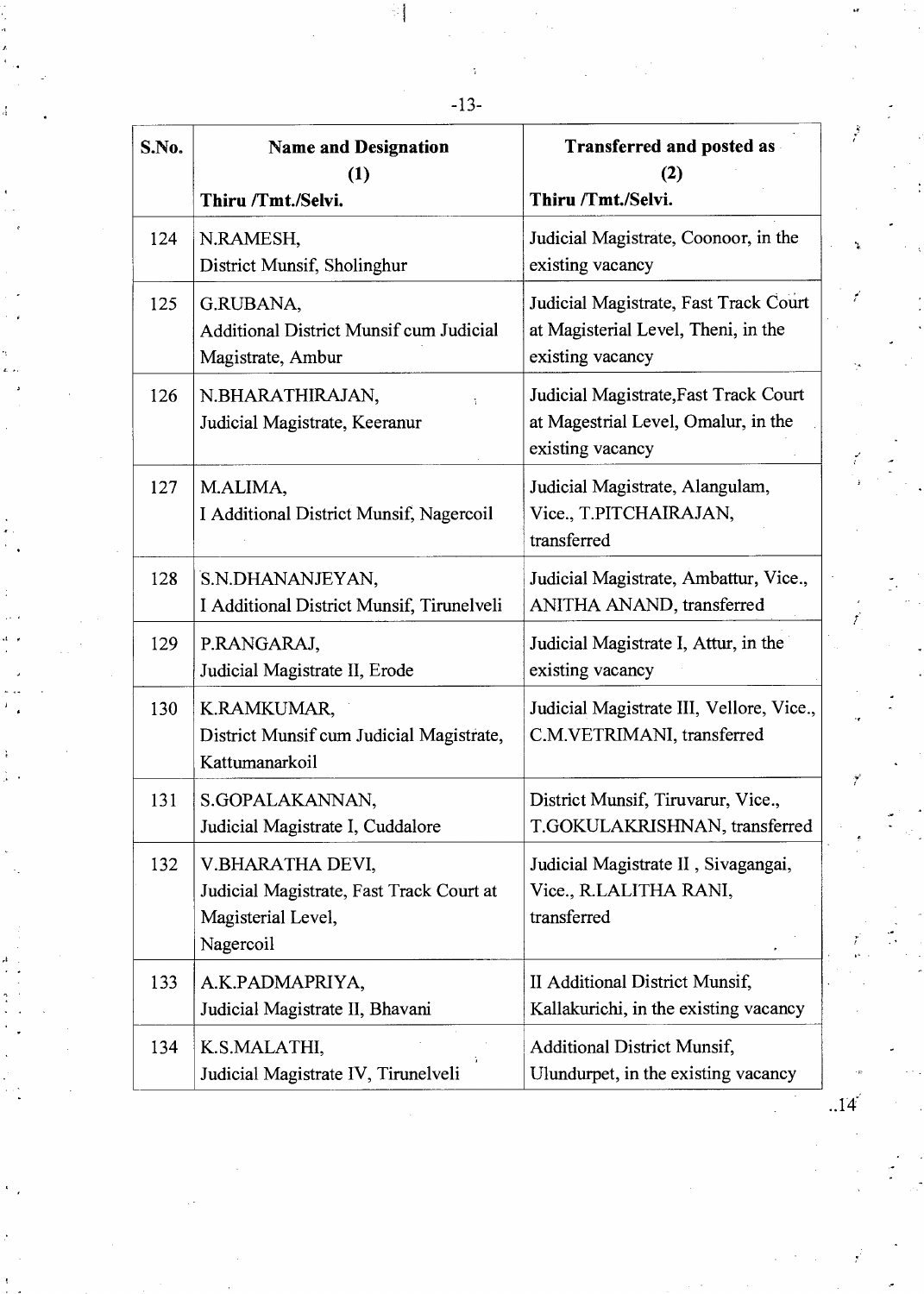| S.No. | <b>Name and Designation</b><br>(1)<br>Thiru /Tmt./Selvi.                        | <b>Transferred and posted as</b><br>(2)<br>Thiru /Tmt./Selvi.                                               |
|-------|---------------------------------------------------------------------------------|-------------------------------------------------------------------------------------------------------------|
| 135   | C.SUBASHINI,<br>Judicial Magistrate II, Chengalpattu                            | District Munsif, Tiruvallur, Vice.,<br>S.THAMIL SELVI, transferred                                          |
| 136   | B.MUTHULAKSHMI,<br>District Munsif, Paramathy                                   | Judicial Magistrate, Fast Track Court<br>at Magisterial Level,<br>Uthamapalayam, in the existing<br>vacancy |
| 137   | S.SUGANTHI,<br>Judicial Magistrate, Additional Mahila<br>Court, Tiruchirappalli | Additional District Munsif, Ginjee, in<br>the existing vacancy                                              |
| 138   | R.ABDUL SALAM,<br>Judicial Magistrate II, Kuzhithurai                           | V Additional District Munsif,<br>Coimbatore, Vice.,<br>S.DHANALAKSHMI, transferred                          |
| 139   | S.SAPNA,<br>Additional District Munsif, Madurai                                 | District Munsif, Aranthangi, Vice.,<br>S.MURUGAVEL, transferred                                             |
| 140   | S.DHANALAKSHMI,<br>V Additional District Munsif, Coimbatore                     | Judicial Magistrate, Fast Track Court<br>at Magestrial Level, Attur, Vice.,<br>P.K.SIVAKUMAR, transferred   |
| 141   | S.INDRA GANDHI,<br>District Munsif, Arani                                       | District Munsif cum Judicial<br>Magistrate, Thirumayam, Vice.,<br>A.MOHAMED ALI, transferred                |
| 142   | S.VIJAYAKUMAR,<br>Judicial Magistrate, Devakottai                               | District Munsif cum Judicial<br>Magistrate, Bhoothapandy, in the<br>existing vacancy                        |
| 143   | K.ANANTHAVEL,<br>Principal District Munsif, Poonamallee                         | Additional District Munsif, Eraniel,<br>in the existing vacancy                                             |
| 144   | M.JAISANKAR,<br>Principal District Munsif, Cheyyar                              | II Additional District Munsif,<br>Kuzhithurai, in the existing vacancy                                      |

J.

 $\ddot{\cdot}$ 

**-14-** 

ţ

..15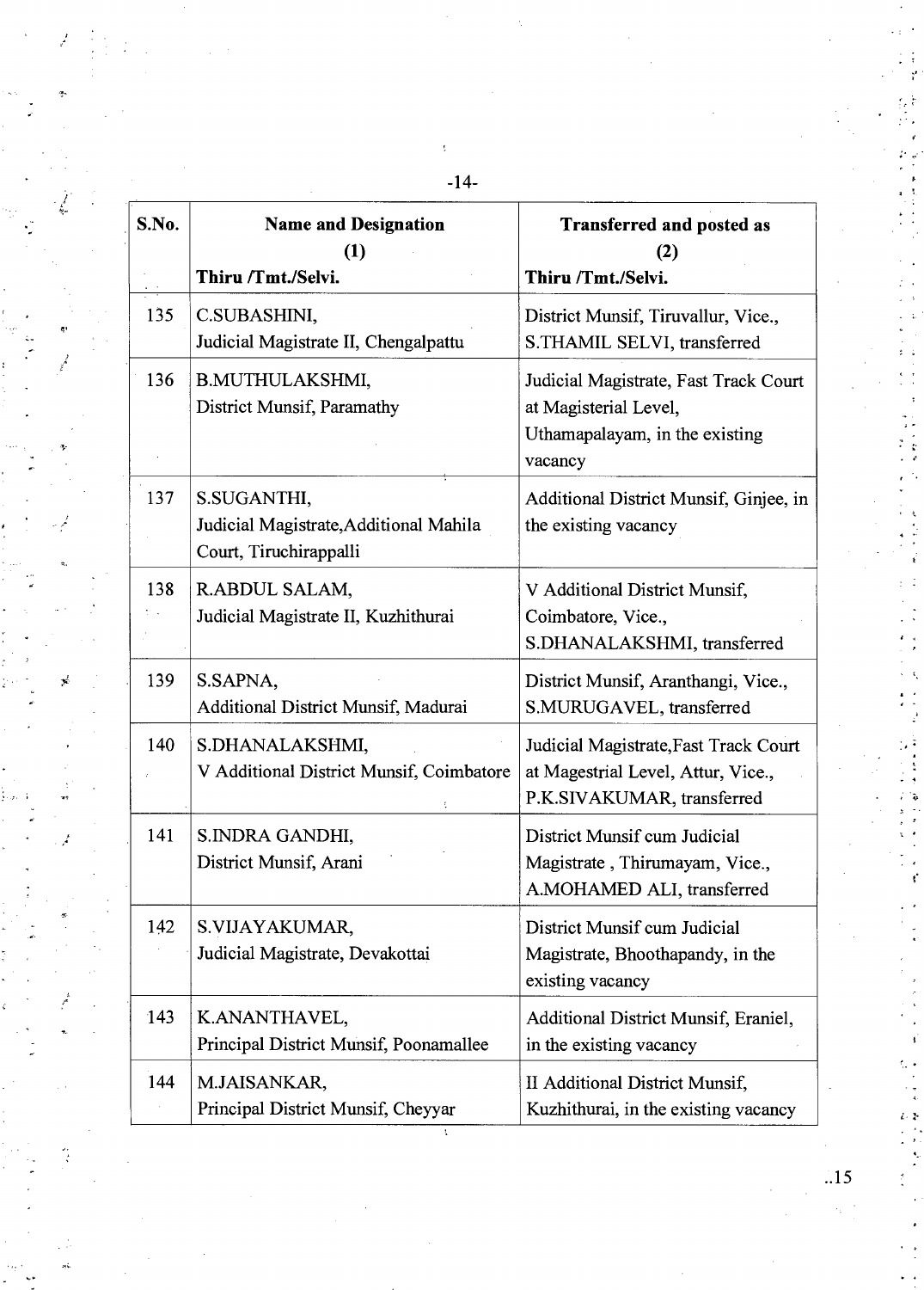| S.No. | <b>Name and Designation</b><br>(1)<br>Thiru /Tmt./Selvi.                                                | <b>Transferred and posted as</b><br>(2)<br>Thiru /Tmt./Selvi.                                                             |
|-------|---------------------------------------------------------------------------------------------------------|---------------------------------------------------------------------------------------------------------------------------|
| 145   | T.MALATHI,<br>Judicial Magistrate, Rasipuram                                                            | Judicial Magistrate, Omalur, Vice.,<br>K.RAMESH, transferred                                                              |
| 146   | V.BALASUBRAMANIAN,<br>District Munsif cum Judicial Magistrate,<br>Needamangalam                         | Principal District Munsif,<br>Kumbakonam, Vice.,<br>K.SENTHILKUMAR, transferred                                           |
| 147   | M.DHANABAL,<br>Judicial Magistrate, Paramathy                                                           | Principal District Munsif, Erode,<br>Vice., H.MOHAMED ANSARI,<br>transferred                                              |
| 148   | K.KUMARASIVAM,<br>Judicial Magistrate I, Coimbatore                                                     | I Additional District Munsif,<br>Kuzhithurai, Vice., R.RATHINAVEL<br>PANDIAN, transferred                                 |
| 149   | R.A.S.ANANDARAJ,<br>Metropolitan Magistrate, Fast Track Court<br>at Magisterial Level - IV, George Town | XII Judge, Court of Small Causes,<br>Chennai, in the existing vacancy                                                     |
| 150   | S.RAJASEKHAR,<br>District Munsif cum Judicial Magistrate,<br>Papanasam                                  | Registrar, Court of Small Causes,<br>Chennai, in the existing vacancy                                                     |
| 151   | S.SENTHIL BABU,<br>Judicial Magistrate, Fast Track Court at<br>Magisterial Level, Tiruvallur            | District Munsif cum Judicial<br>Magistrate, Denkanikottai, in the<br>existing vacancy                                     |
| 152   | ÷<br>D. SHOBA DEVI,<br>Additional District Munsif, Tiruchencode                                         | Registrar, City Civil Court, Chennai,<br>in the existing vacancy                                                          |
| 153   | T.GANESH,<br>Judicial Magistrate II, Panruti                                                            | Metropolitan Magistrate, Fast Track<br>Court at Magisterial Level - II,<br>Egmore, Vice., R.SENTHIL<br>KUMAR, transferred |
| 154   | R.PARTHIBAN,<br>Judicial Magistrate II, Chidambaram                                                     | District Munsif, Chengalpattu, in the<br>existing vacancy                                                                 |

 $.16$ 

 $\ddot{\tilde{c}}$ 

Ï

-15-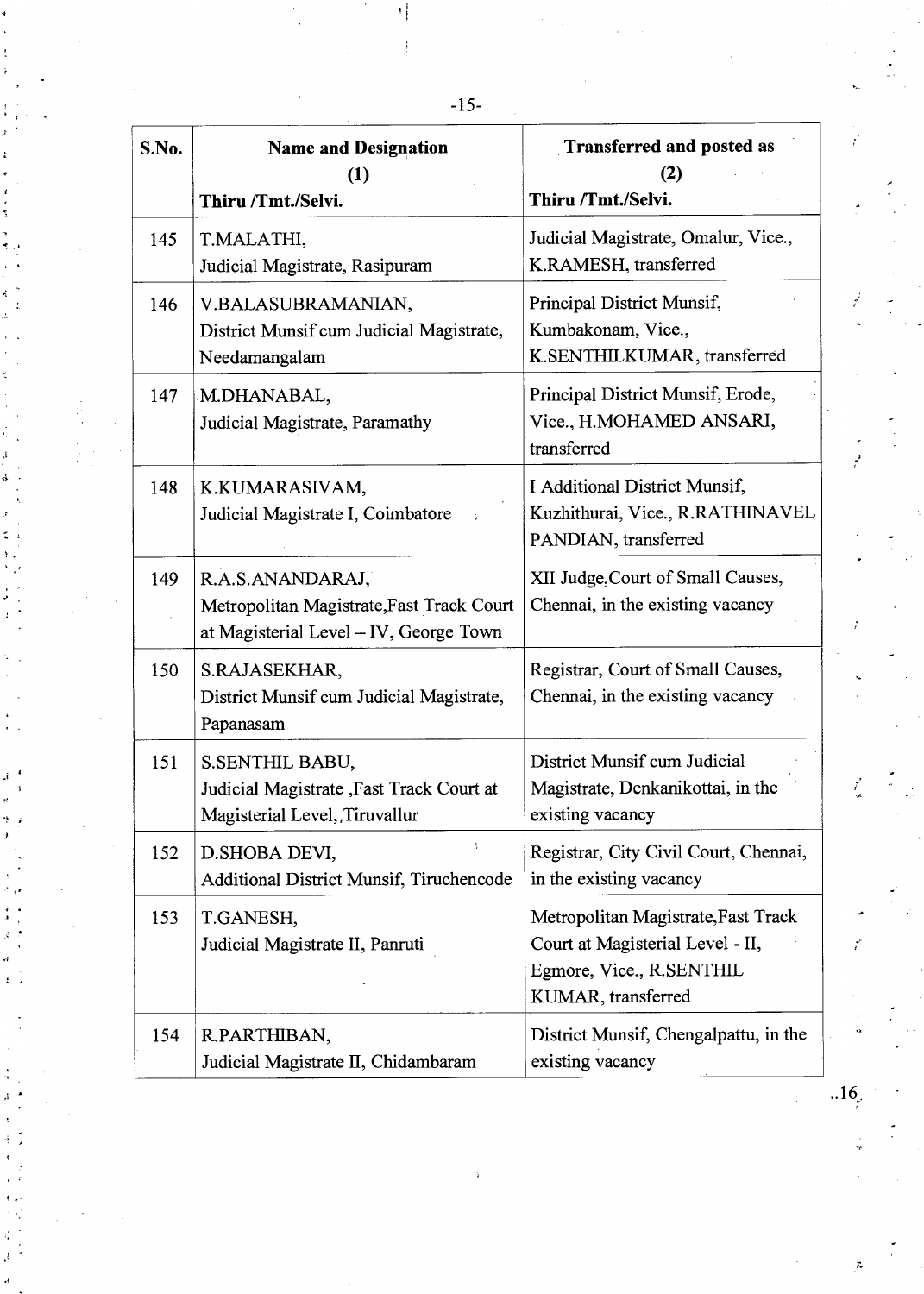| S.No. | <b>Name and Designation</b><br>(1)<br>Thiru /Tmt./Selvi.                             | <b>Transferred and posted as</b><br>(2)<br>Thiru /Tmt./Selvi.                           |
|-------|--------------------------------------------------------------------------------------|-----------------------------------------------------------------------------------------|
| 155   | T.RAJESH RAJU,<br>Judicial Magistrate, Uthankarai                                    | Metropolitan Magistrate, Additional<br>Mahila Court, Egmore, in the existing<br>vacancy |
| 156   | C.DINESHKUMAR,<br>Judicial Magistrate, Tiruchendur                                   | District Munsif cum Judicial<br>Magistrate, Kodaikannal, in the<br>existing vacancy     |
| 157   | P.SUMITHA,<br>Judicial Magistrate - II, Tirupathur                                   | Principal District Munsif, Tenkasi,<br>Vice., A.MARUTHUPANDI,<br>transferred            |
| 158   | C.M.VETRIMANI,<br>Judicial Magistrate III, Vellore                                   | Judicial Magistrate, Rajapalayam, in<br>the existing vacancy                            |
| 159   | V.VIJAYALAKSHMI,<br>Judicial Magistrate, Additional Mahila<br>Court, Tirunelveli     | <b>Additional District Munsif,</b><br>Sankarankovil, in the existing<br>vacancy         |
| 160   | GNANA BALAKRISHNAN,<br>Additional District Munsif, Namakkal                          | District Munsif, Uthagamandalam, in<br>the existing vacancy                             |
| 161   | T.RAJA KUMAR,<br>Principal District Munsif,<br>Ambasamudram                          | Principal District Munsif, Nagercoil,<br>in the existing vacancy                        |
| 162   | A.SARAVANA SENTHIL KUMAR,<br>District Munsif cum Judicial Magistrate,<br>Tiruppathur | Judicial Magistrate II, Sattur, Vice.,<br>V.GEETHA, transferred                         |
| 163   | N.SACHIDHANANTHAM,<br>District Munsif cum Judicial Magistrate,<br>Uthiramerur        | Additional District Munsif, Vellore,<br>Vice., K.ARUN KUMAR, transferred                |
| 164   | ANITHA ANAND,<br>Judicial Magistrate, Ambattur                                       | Principal District Munsif, Vellore, in<br>the existing vacancy                          |

**-16-** 

ķ

Ż

 $\mathcal{L}$ 

×,  $\overline{\mathcal{L}}$ 

Á

..17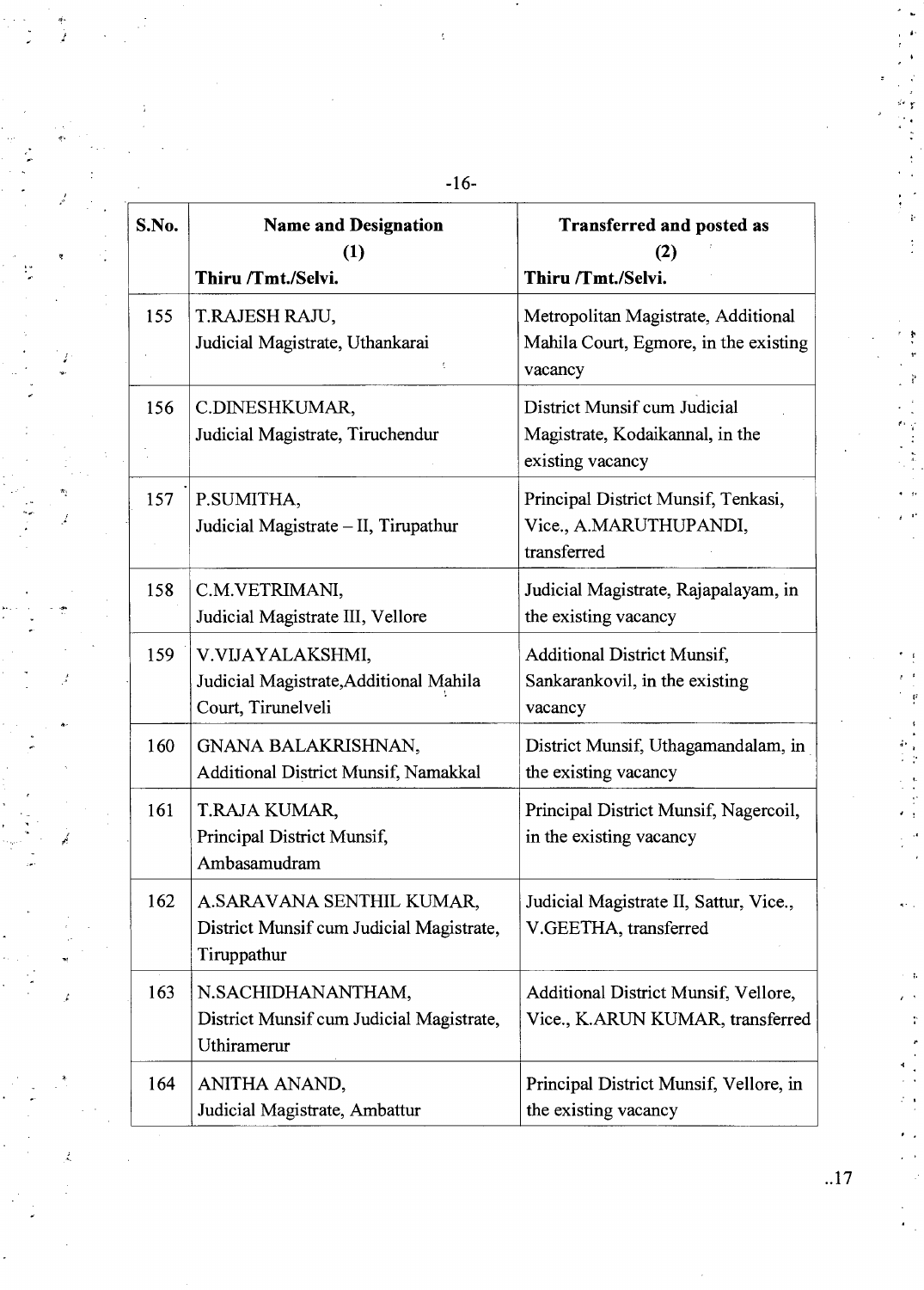-17-

| S.No. | <b>Name and Designation</b><br>(1)<br>Thiru /Tmt./Selvi.                              | <b>Transferred and posted as</b><br>(2)<br>Thiru /Tmt./Selvi.                                          |
|-------|---------------------------------------------------------------------------------------|--------------------------------------------------------------------------------------------------------|
| 165   | J.JENITHA,<br>District Munsif cum Judicial Magistrate,<br>Cheranmahadevi              | District Munsif, Ramanathapuram,<br>Vice., K.S.RAJESH KUMAR,<br>transferred                            |
| 166   | C.SIVAKUMAR,<br>District Munsif cum Judicial Magistrate,<br>Valangaiman               | District Munsif cum Judicial<br>Magistrate, Papanasam, Vice.,<br>S.RAJASEKHAR, transferred             |
| 167   | R.VELRAJ,<br>XIV Judge, Court of Small Causes,<br>Chennai                             | X Judge, Court of Small Causes,<br>Chennai, in the existing vacancy                                    |
| 168   | N.VENKATESAN,<br><b>Additional District Munsif, Poonamallee</b>                       | XIV Judge, Court of Small Causes,<br>Chennai, Vice., R.VELRAJ,<br>transferred                          |
| 169   | J.VASUDEVAN,<br>District Munsif cum Judicial Magistrate,<br>Portonovo (parangipettai) | <b>Additional District Munsif,</b><br>Tindivanam, in the existing vacancy                              |
| 170   | N.NILAVESHWARAN,<br>Principal District Munsif, Sivagiri                               | <b>Additional District Munsif,</b><br>Thoothukudi, in the existing vacancy                             |
| 171   | S.MUNUSAMY,<br>Judicial Magistrate, Chengam                                           | Judicial Magistrate, Fast Track Court<br>at Magisterial Level, Hosur, in the<br>existing vacancy       |
| 172   | V.IRUDAYA RANI,<br>District Munsif, Pattukottai                                       | District Munsif cum Judicial<br>Magistrate, Uthiramerur, Vice.,<br>N.SACHIDHANANTHAM,<br>transferred   |
| 173   | V.VANNAMALAR,<br>District Munsif, Katpadi                                             | District Munsif cum Judicial<br>Magistrate, Sriperumbudur, Vice.,<br>S.SIVASUBRAMANIAN,<br>transferred |

..18

Ý